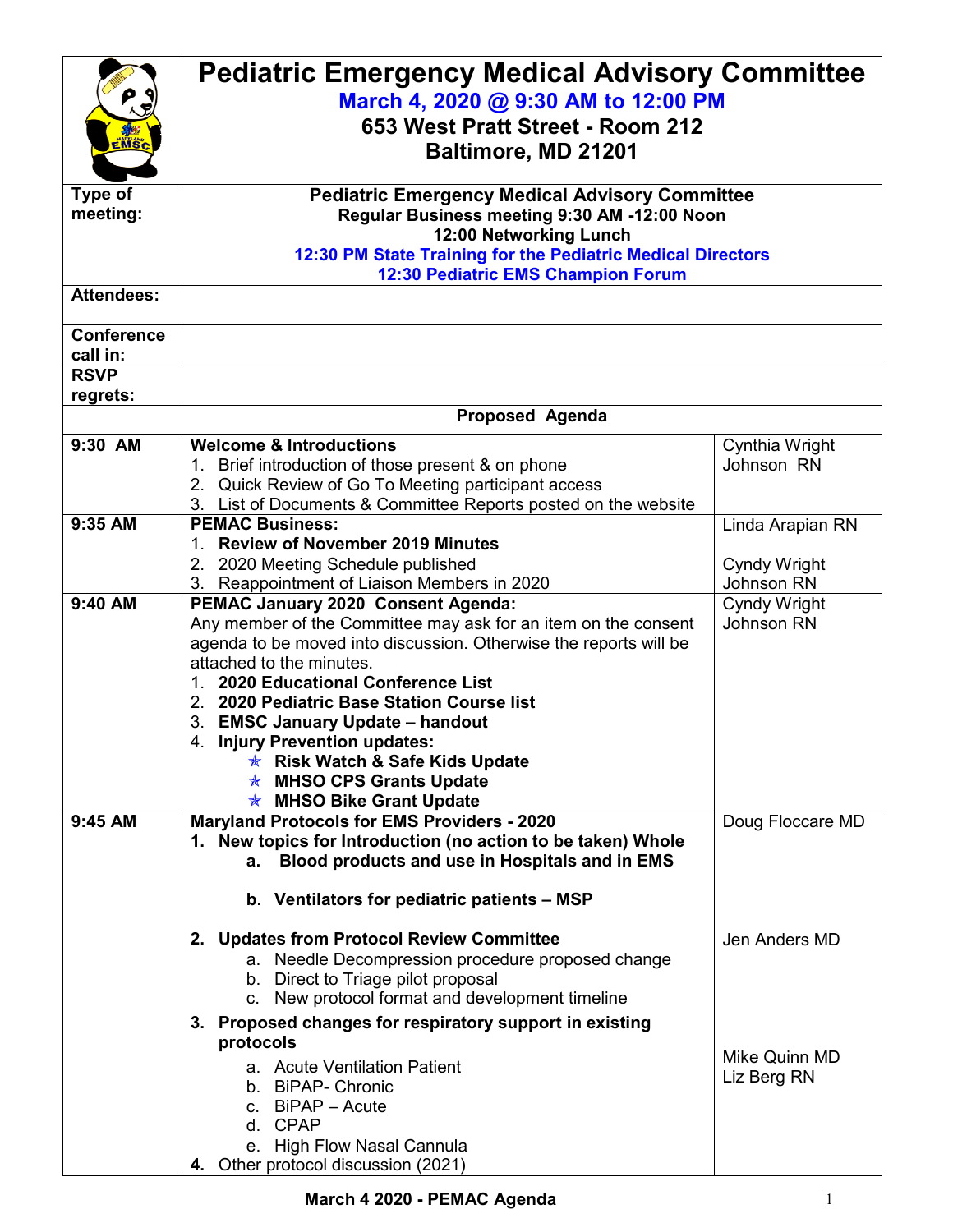| 10:30 AM | <b>Family Centered Care Sub Committee</b>                                                                                                          | Mary Ellen Wilson                 |
|----------|----------------------------------------------------------------------------------------------------------------------------------------------------|-----------------------------------|
|          | ❖ 2020 Awards - Star of Life and Right Care When It Counts<br>$\rightarrow$ Interactive PDF                                                        | <b>RN</b>                         |
|          | $\circled{1}$ Online submission process  coming                                                                                                    |                                   |
|          | ❖ MSFA Convention "Steps to Safety"                                                                                                                |                                   |
|          |                                                                                                                                                    |                                   |
|          | ❖ Emergency Ready Family project                                                                                                                   |                                   |
|          | <b><i><math>\rightarrow</math></i></b> Design for informational brochure<br><b><i><math>\rightarrow</math></i></b> Design for poster to advertise  |                                   |
|          | <b><i><math>\rightarrow</math></i></b> Developmental case scenarios                                                                                |                                   |
|          |                                                                                                                                                    |                                   |
|          | <b>Family Council</b> – input from families and engagement of EMD<br>❖                                                                             |                                   |
| 11:00 AM | <b>Update on EMSC Performance Measures</b>                                                                                                         |                                   |
|          | January - March 2020 Survey of EMS Agencies on 02 & 03                                                                                             |                                   |
|          | 47 PM 02 - Pediatric EMS Champions<br>> 2020 Calendar for Pediatric EMS Champion meetings                                                          | Danielle Joy RN                   |
|          | EMS Care 2020: Moulage Course on Thursday, Champion                                                                                                |                                   |
|          | Retreat Thursday evening, Friday Champion training.                                                                                                |                                   |
|          | $\triangleright$ New Champions - Update                                                                                                            |                                   |
|          | 47 PM 03 - Pediatric Equipment Use & Education Projects                                                                                            |                                   |
|          | $\triangleright$ Pediatric HP CPR Module 1 – completed                                                                                             |                                   |
|          | $\triangleright$ Emergency Ready Families – completed                                                                                              |                                   |
|          | $\triangleright$ Pediatric Burns – presented, cases being finalized<br>$\triangleright$ Pediatric Assessment – being reformatted into two lectures |                                   |
|          | > Tracheostomy Care - completed, LMS posted in Feb 2020                                                                                            |                                   |
|          | ▶ Pediatric Stroke educational conference schedule finalized                                                                                       |                                   |
|          | and lecture ready to form into LMS                                                                                                                 |                                   |
|          | ❖ PM 04, 06 & 07: Pediatric Readiness                                                                                                              |                                   |
|          | $\triangleright$ June 2020 – National Pediatric Readiness survey will launch                                                                       |                                   |
|          | in all 5000 hospitals. Maryland is again going to request that                                                                                     | Cyndy Wright<br><b>Johnson RN</b> |
|          | FSED be included in the survey. Military and IHS hospitals<br>are not included.                                                                    |                                   |
|          |                                                                                                                                                    |                                   |
|          | ❖ PM 06 & 07: Interfacility & Special Consults                                                                                                     | Cyndy Wright<br>Johnson RN        |
|          | $\triangleright$ Checklist / guideline needed for pediatrics before the June<br>2020 NPRP survey starts                                            |                                   |
|          | $\triangleright$ Neonatal Transport team Stakeholder's Group updates                                                                               | <b>Lisa Chervon NRP</b>           |
|          |                                                                                                                                                    |                                   |
|          | ❖ PM 09: Regulations & Statues components                                                                                                          |                                   |
|          | <b>EMS Equipment Standards - Review for recommendations</b><br>1. VAIP standards approved by SEMSAC/EMS Board                                      |                                   |
|          | 2. Commercial Ambulance Equipment - none pending                                                                                                   |                                   |
|          |                                                                                                                                                    | Danielle Joy RN                   |
|          | 43 Pediatric Education:                                                                                                                            | <b>NRP</b>                        |
|          | 1. BLS Committee update<br>2. ALS Committee update                                                                                                 |                                   |
|          | 3. APLS with PALS:                                                                                                                                 |                                   |
|          | $\checkmark$ Need for faculty for 2020                                                                                                             |                                   |
|          | $\checkmark$ Request for course at PRMC                                                                                                            |                                   |
|          | 4. CPEN - March 12 & 13, 2020 @ Rocky Gap<br>5. PEPP 4 <sup>th</sup> Edition national rollout                                                      |                                   |
|          | 6. PEPP 4 <sup>th</sup> Edition - Maryland plan                                                                                                    |                                   |
|          | 7. PEARS and PALS updated curriculum anticipated in 2021                                                                                           |                                   |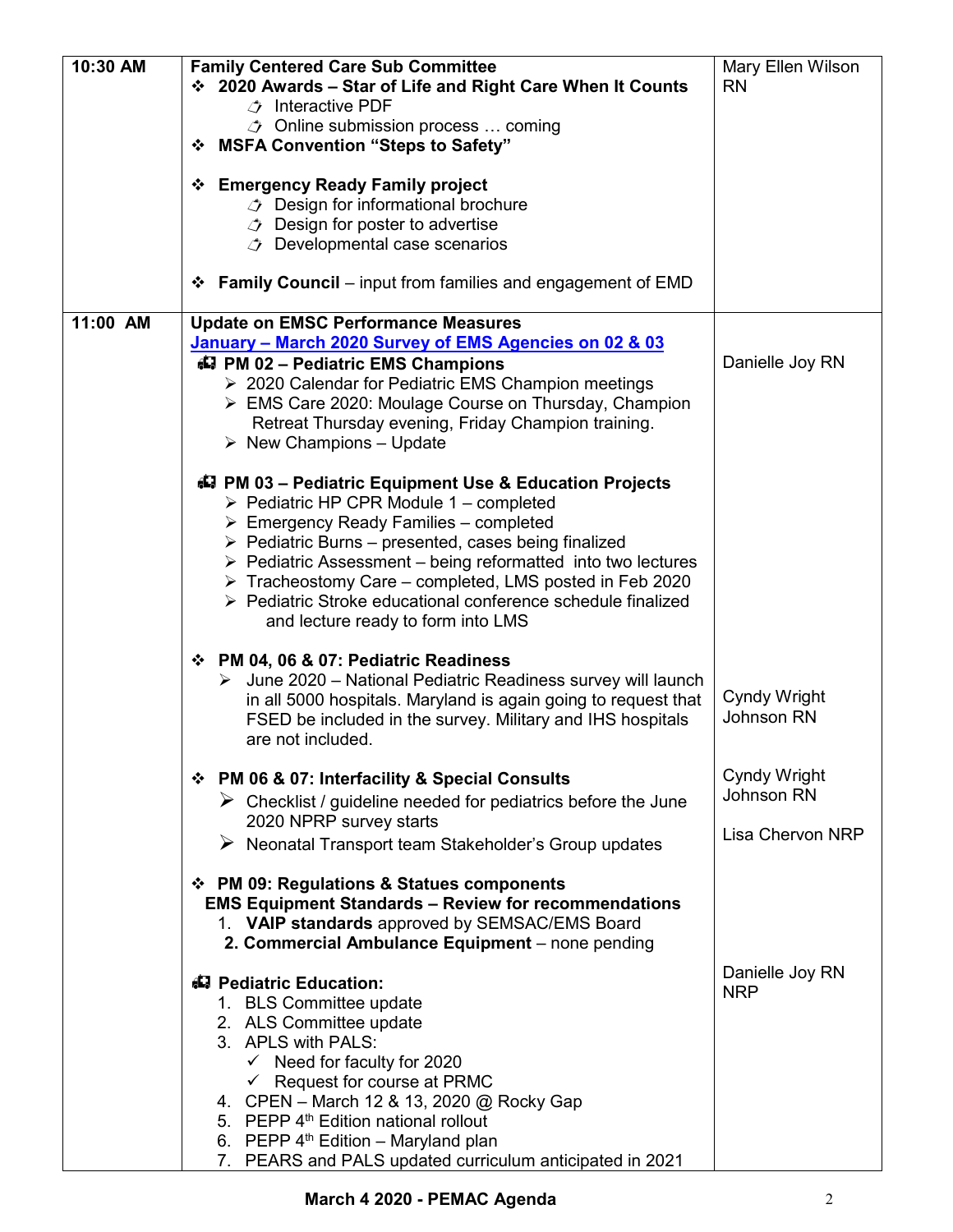| 11:20 AM | <b>Maryland Organizations &amp; Committees "Hot Topics":</b><br>AAP Updates www.mdaap.org<br>> Maryland topics - COPEM & COVIPP<br>$\triangleright$ National topics - COPEM<br><b>ACEP Updates - www.mdacep.org</b><br>$\triangleright$ Maryland topics<br>$\triangleright$ National topics                                                                                                                                                                                                                                     | <b>Rich Lichenstein</b><br>MD<br>Cyndy Wright<br>Johnson RN<br>Kathy Brown MD |
|----------|---------------------------------------------------------------------------------------------------------------------------------------------------------------------------------------------------------------------------------------------------------------------------------------------------------------------------------------------------------------------------------------------------------------------------------------------------------------------------------------------------------------------------------|-------------------------------------------------------------------------------|
|          | ENA Updates - www.mdena.org<br>$\triangleright$ Maryland topics<br>$\triangleright$ National topics                                                                                                                                                                                                                                                                                                                                                                                                                             | Linda Arapian RN                                                              |
|          | <b>SCHOOL HEALTH Updates</b><br>$\triangleright$ School Health committee(s) topics<br>> School Emergency Health Guidelines<br>> JTIC -https://www.schoolsafetyinfo.org/                                                                                                                                                                                                                                                                                                                                                         | Laurel Moody RN                                                               |
|          | (Justice Technology Information Center from DOJ)<br><b>Critical Care Updates</b><br>$\triangleright$ AACN topics<br>$\triangleright$ AAP topics                                                                                                                                                                                                                                                                                                                                                                                 | Liz Berg RN<br>AAP representative<br>needed                                   |
|          | <b>Commercial Ambulance Service Advisory Committee (CASAC</b><br>@ MIEMSS)<br>$\triangleright$ SCT subcommittee topics<br>$\triangleright$ Neonatal subcommittee topics                                                                                                                                                                                                                                                                                                                                                         | <b>Jill Dannenfelser</b><br><b>RN</b><br>Lisa Chervon NRP                     |
|          | Jurisdictional Affairs Committee (JAC @ MIEMSS)<br>$\triangleright$ BLS<br>$\triangleright$ ALS                                                                                                                                                                                                                                                                                                                                                                                                                                 | <b>Richard High EMT</b><br>Judy Micheliche<br><b>NRP</b>                      |
| 11:40 AM | <b>Research and Pediatric DART Summary</b><br>1. EMSC TI Grant updates<br>√ PDTree: An EMS Triage Tool for Pediatric Destination<br>Decision Making (J Anders MD)                                                                                                                                                                                                                                                                                                                                                               | Jen Anders MD                                                                 |
|          | 2. WB-CARN EMS partner in Prince George's County<br>$\checkmark$ PPASS<br>✓ Data Linkage                                                                                                                                                                                                                                                                                                                                                                                                                                        | Kathy Brown MD                                                                |
|          | 3. Ongoing Pediatric QIC & DART projects – to be shared<br>during the Research Forum:<br>Evaluation of protocols<br>$\checkmark$ CARES (CPR) Report for pediatrics<br>$\checkmark$ Pediatric HP CPR – evaluating the "hiccup" method<br>← Sepsis – Jen Anders MD & Nick Wyns PhD NRP<br>$\checkmark$ C-Spine protocol compliance/ implementation – Caleb Ward<br>$\checkmark$ Development of statewide Quality Metrics - Adults and<br><b>Pediatrics</b><br>$\checkmark$ Pediatric RSI-Process and Outcome project (Review Feb) | Jen Anders MD                                                                 |
|          | 4. Other projects                                                                                                                                                                                                                                                                                                                                                                                                                                                                                                               |                                                                               |